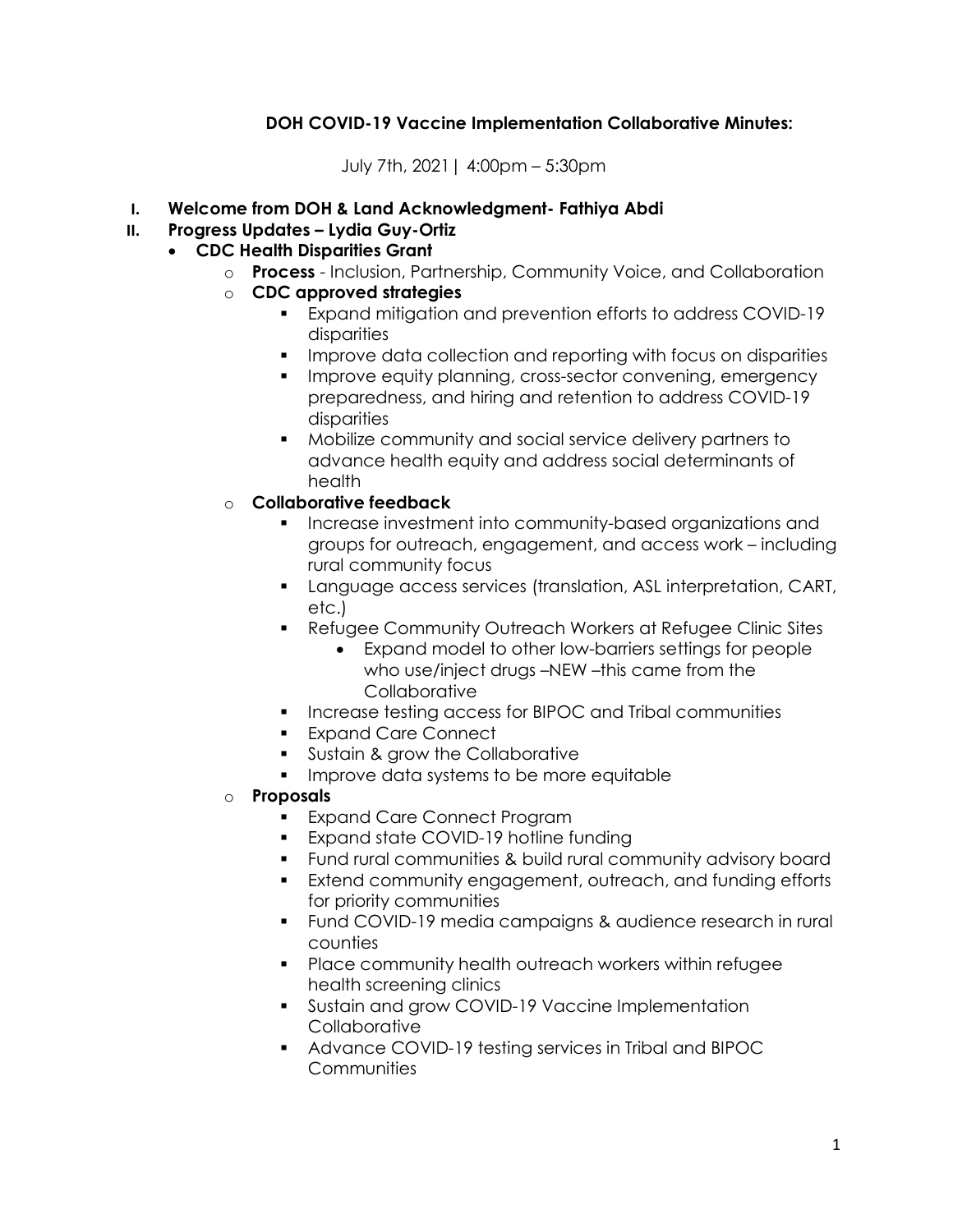- **Increase DOH partnerships for COVID-19 testing of those at** highest risk
- Create sustainable staffing systems to support case investigation & contact tracing
- Expand case investigation and contact tracing efforts
- Develop health equity & inclusion curriculum & training for DOH staff
- Coordinate DOH-wide advancement of Equity, Inclusion, and Cultural Humility in Epidemiology and Informatics to Reduce COVID-19 Health Disparities and Underlying Inequities
- Build data system to automatically identify regions and populations underserved by vaccination
- Strengthen data collection reporting for high-risk populations
- o Funding Priorities to address health disparities and prevent future inequities through information, access, and investment
	- **Care Connect expansion -\$2.9 million**
	- Rural health communities -\$5 million
	- Collaborative (VICS) -\$800,000
	- Customized rural media outreach -\$900,000
	- **People who use drugs -\$1.4 million**
	- Refugee health -\$2 million
	- **Testing community partnerships -\$2.7 million**
	- Community engagement & outreach -\$13.2 million
- III. Partner Spotlight
	- Muslim Community Network Association (previously named Muslim Community & Neighborhood Association) – Mohamed Bakr
		- o We work on empowering the Muslim community by focusing on engagement and outreach, education, advocacy, small business, and media. When the Islamic center on the east side had been under arson attack two times, we found that many community members needed support and we needed to build a lot of bridges. Some of the work we have done:
			- Partnered with the YMCA to start something called Women's night, one night a month where Muslim women who wear hijabs can swim in public places without feeling uncomfortable.
			- **Started the Eastside Muslim and Immigrant Safety Forum, where** we partnered with the police department to come talk to community members about safety practices. We also have Islamophobia training and Islam 101.
			- **Participated in advocacy and civic engagement**
			- Created messages through WhatsApp and social media to share COVID-19 vaccine safety
			- Created zoom events and invited our Islamic leaders to come and speak about COVID-19 and the vaccine
			- Partnered with different organizations to do a vaccine event for BIPOC communities at Islamic centers
			- Partnered with King County to create a poster about COVID-19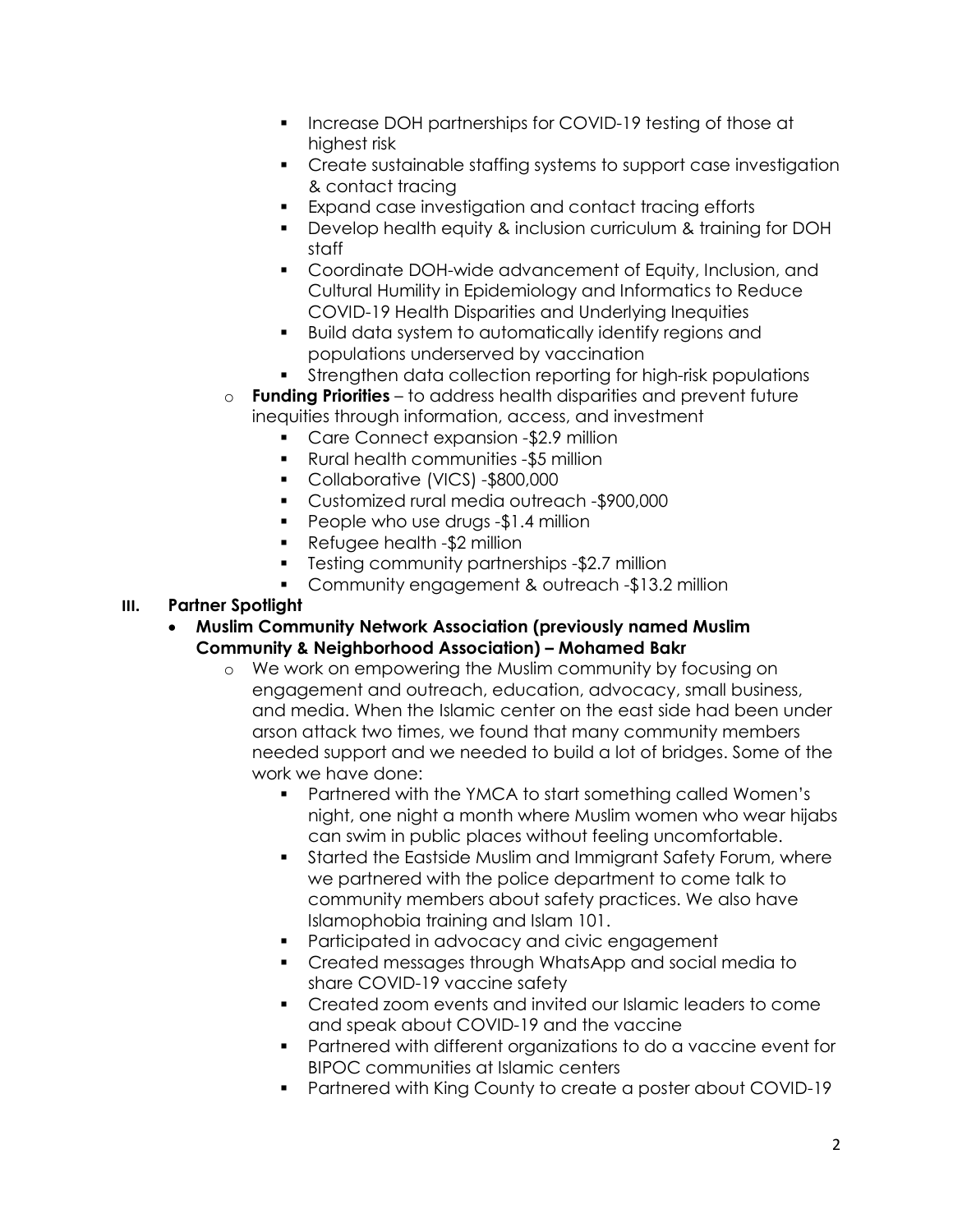- Created a business directory that includes information on Muslim small businesses and COVID-19 resources
- **•** Created a Muslim produced news source
- Urban League Metropolitan Zyna Bakari
	- o We empower underserved communities to thrive by securing educational and economic opportunities through direct service, programming, and advocacy within 5 pillars: workforce development, housing, education, civic engagement, and health.
		- We had a focus group lead by the DOH with groups of 10-15 people. At first, everyone in the room was against getting the vaccine. We talked about historical medical mistrust that stems from events such as the Tuskegee experiment, the Henrietta Lacks research, and other experiments on enslaved women. We started talking about our own experiences and everyone had an experience that was painful to reflect on such as begging for treatment and made to feel like a problem patient. We hear statistics about Black maternal mortality and it is important to realize that these are real people - we know people that have experienced this. I, myself, did not want to get the vaccine. I did a lot of research and some of the things that made me feel more comfortable was learning about how the vaccine was able to be created on what seemed like a quicker timeline such as increased funding and already existing technology. Vaccine hesitancy does not equal refusal so something I learned was to not give up on someone.
		- **EXECT** Like many community organizations, we had pop-up clinics and our own community resource events where we were working to get folks registered for appointments. Through this, we learned what messages worked and did not work to get people vaccinated. Every community is different and there should be a relationship and community built before coming in and doing a pop-up event. Instead of focusing on whether the short-term side effects of the vaccine were worth getting the vaccine, it was more helpful to focus on the relief from getting the vaccine such as the ability to see loved ones. Pop-up clinics are a great way to make space for each community member and have long-term generational effects for the community. If someone comes to a pop-up clinic and has a great experience, it could lead to better health outcomes tomorrow. Collaboration with the community, to talk about what works and what doesn't work, has been hugely beneficial to community members.
		- **Half of white medical trainees believe such myths as Black** people have thicker skin or less sensitive nerve endings than white people. For black people to deal with this trauma from white providers for the past 400 years, it is painful. When partnering with people for pop-up clinics, we prioritize partnering with BIPOC health care providers. I would recommend to all CBOs to have people in the community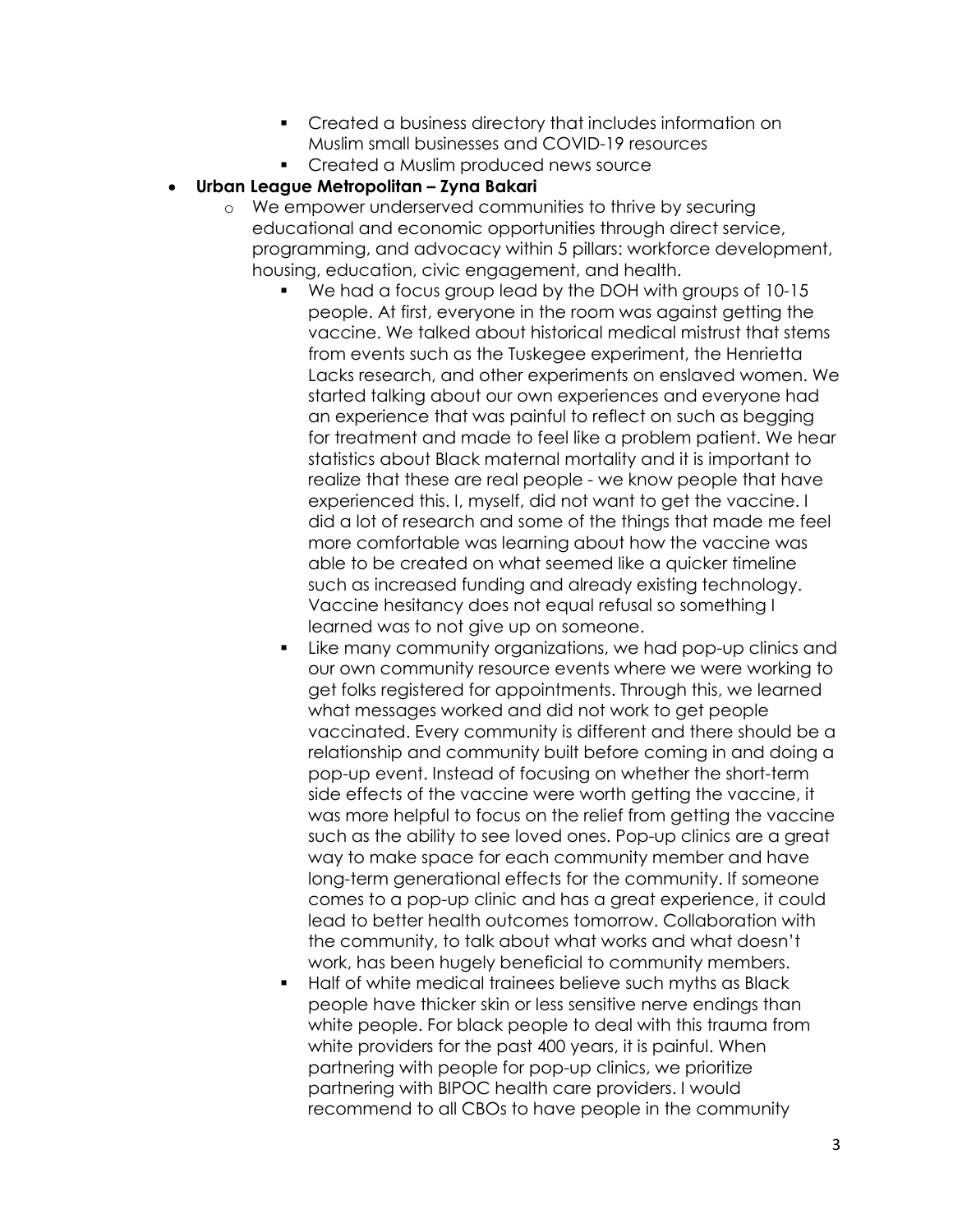trained by public health be at community clinics. I would also recommend having a harm reduction strategy for those that choose to not get vaccinated by reminding them how to stay safe during the pandemic and continue to invest in the community and think about ways to incentivize vaccines. The concern for BIPOC health should not end with this pandemic. If another pandemic or issue arises in the future, we can be more prepared. Keep empowering, educating, and energizing.

- IV. Community Panel & Conversation Zyna Bakari
	- Mayra Colazo Central Washington of Disability Resources
	- Candace Jackson African American Health Board
	- Esteban Hervia Spokane Pride
	- Sarah Dixit- Asian Pacific Islander Coalition Spokane
	- Chris Porter POCAAN
		- o Question: Wellbeing and community care will differ for all of you because of the diverse communities that you serve and different perspectives that you bring so I'd love to hear what social and emotional wellbeing means to you.
			- **Mayra Colazo Answer:** For me, it is about equal access for all especially for individuals with disabilities. It is not just providing resources in Spanish or English or another language, but it is very important that individuals that have disabilities are able to communicate with one another and they have resources to communicate with their families.
			- **Candace Jackson Answer:** I think it is important to create community with one another in a way that is joyful. We can bring love, respect, and solidarity to our organizing with joy in addition to access to housing, fresh foods, etc. Sometimes there is a narrow focus on our physical body instead of wellness. There are going to be people in the Black community who are not going to get vaccinated. We have to think about how wellness can show up whether or not you are vaccinated. We have to think about what it looks like for institutions to step up with services that speak to reality and to create spaces for wellness. For us, that means making sure people can access joy and wellness.
			- **Sarah Dixit Answer:** The question about social and emotional well-being has come up a lot during the pandemic and more so with the rising anti-Asian violence that came along side it. The big thing when it comes to well-being is being able to live our cultures and identities without fear of violence and being told to go back where we came from. This was the first time where we were able to go through these issues, look at the disparities within our community, and connect the things that bring us together. Our community is also a huge umbrella and there is no one thing that encapsulates all of us. We want to highlight the characteristics that each of us bring to the community.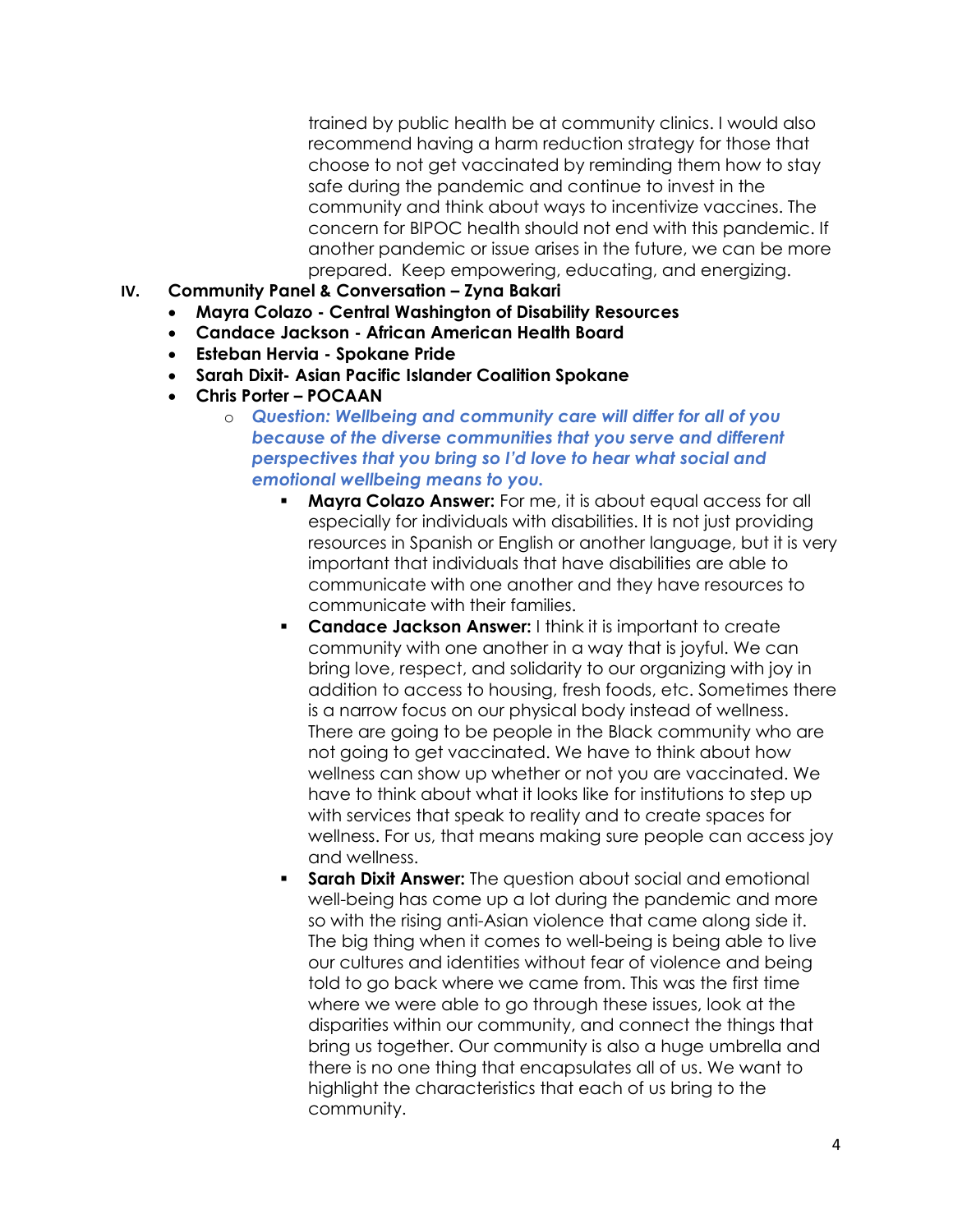- **Chris Porter Answer:** I work for our wellbeing and care centers around identifying health risks and trying to bring together health and harmony, particularly in a system that is more hostile than what people initially think. When we talked about health disparities around pain management, I think some of the perceived notions of pain management may come out of the fear that nothing is going to be done to solve your pain. Trying to have conversations that lessen fears and worries that people have about getting care and having them embrace care, while still remaining cultural relevancy, is what emotional wellbeing and community care means.
- Zyna Bakari Comment: I would add that creating an environment where people feel free, free from being judged, free from feeling like they're not enough, or too poor, too young, too old, too dark, too fat, too skinny, or too short. Our communities coming to a sense of well-being and understanding of our emotional wellness looks like wellness and being who we are always meant to be.

#### o Question: How is your work centering community care?

- Mayra Colazo Answer: Our peer agency is a peer driven organization. We are individuals with disabilities working to help individuals with disabilities. We have received different grants and provided different assistance for individuals with disabilities. We were able to purchase over 100 backpacks for people unhoused in our community. We provide additional information about vaccine, vaccine scheduling, food or transportation, and any other additional assistance. When helping those in need, we also make sure they are supported as a whole person.
- **Candace Jackson Answer: I would describe the work we are** doing as the natural ways that we bring our lived experiences to work. We are thinking about how we do community care in a way that is designed with the most intersectional needs and what that means in Washington state. We are also working in solidarity with other communities when planning events such as looking at who needs care right now in our communities and how do we partner with those folks to bring joy and liberation into the space. When the Health Board started, the community voiced that community wellbeing is essential and is the primary thing needed to impact our health. In addition, community wellbeing is the relationships with each other, how we are organizing the work that we are doing, and the output of that work.
	- We are realizing we do not have a coordinated communications strategy that centers people most in need in our community. We are hoping to come up with a coordinated communications strategy that does center people most in need in the next month. We learned so much collectively as a community about the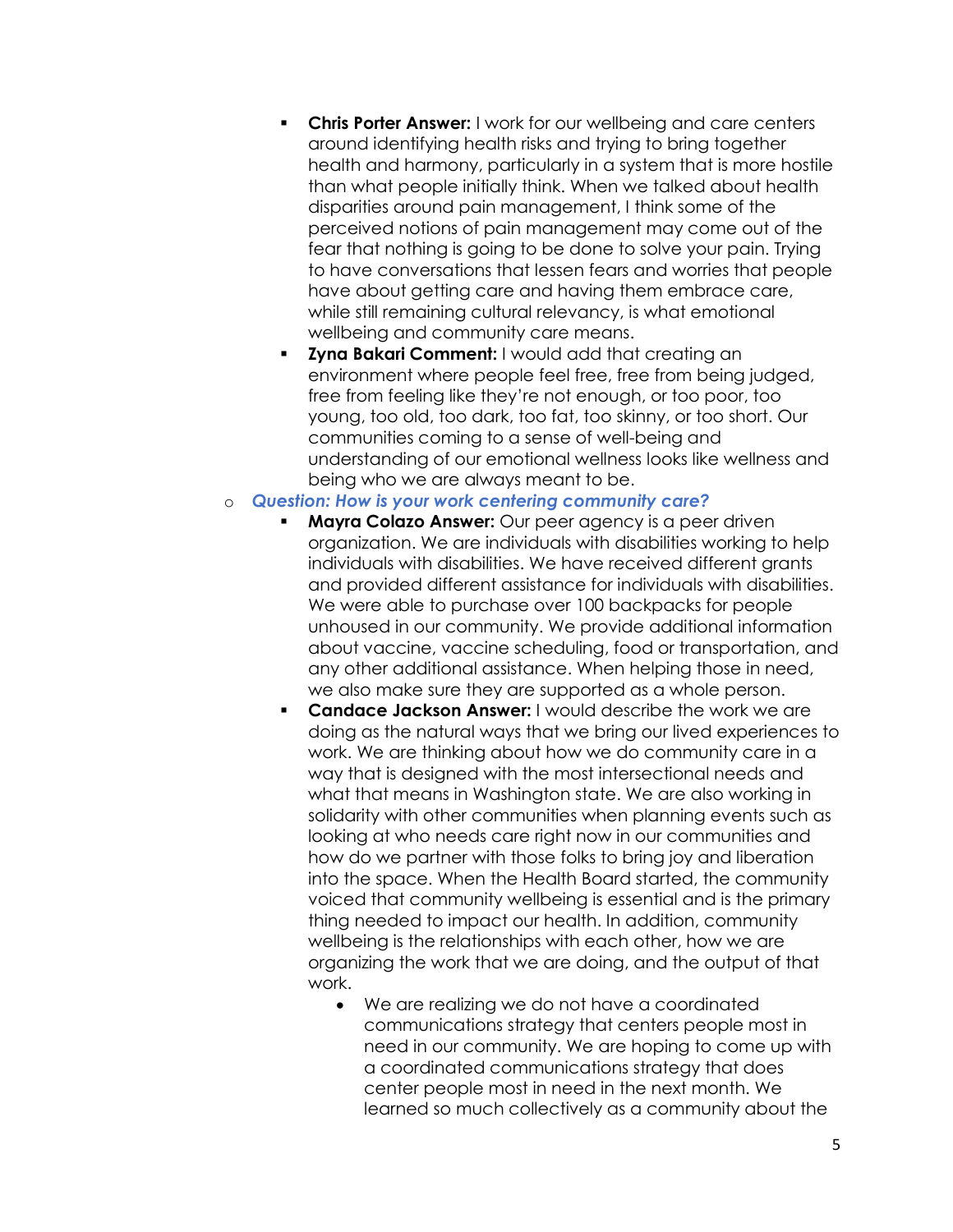pandemic. The number of people showing up at vaccine events are not necessarily markers getting us to wellness. We are not talking about vaccine access and barriers. We are also shifting our strategy to not call them vaccine clinics. We want to rebrand vaccine clinics because nobody wants to go a clinic right now. They want to go to a community event. We want to design spaces where we can have discussions with the community and learn of each other's efforts to increase wellness.

- **Esteban Hervia Answer:** For the first time ever, one of our partner organizations has developed the very first LGBTQ+ needs assessment survey for the City of Spokane, the County of Spokane, Stevens County, and a few others. We keep talking about this community and we do not know who they are. And the hospitals, the police, and the city keep talking about us, but they don't know who we are. So, we took them up on a challenge to work alongside with us. The needs assessment survey will help people understand who our community is so that when we talk about shifting, reshaping, and reimagining who we are, we have the information available. So, we are not just talking about it, but we can actually point to it and say our community needs care in these ways and this is how and why. People believe that we are just a pride organization that puts on a celebration, and that is part of the movement, but we also need to take into consideration that these are people's lives and livelihood, and people are dying and being murdered for who they are every single day. We know the statistics of homeless youth, the people being denied access, and we need to point people to this data.
	- June is a natural month for LGBTQ+ people to gather and using the advantage of pride month to gather people for vaccine events was helpful. Coming in and considering how we would get people vaccinated, such as bringing in drag queens, musicians, having food trucks, and centering around a pride event, was crucial to our vaccination clinic. Knowing how to use this model to turn it into something that provides care for every single person and makes community members feel that they are participating in something. With our vaccination clinics, it gave us the opportunity to provide resources, such as rental assistance. With these events, we are trying to play to our strengths.
- **Sarah Dixit Answer:** In Spokane, there is a smaller number of BIPOC folks, especially within the API community. Folks are really spread out so finding ways to highlight people's identities and experiences, and making sure that people feel and know their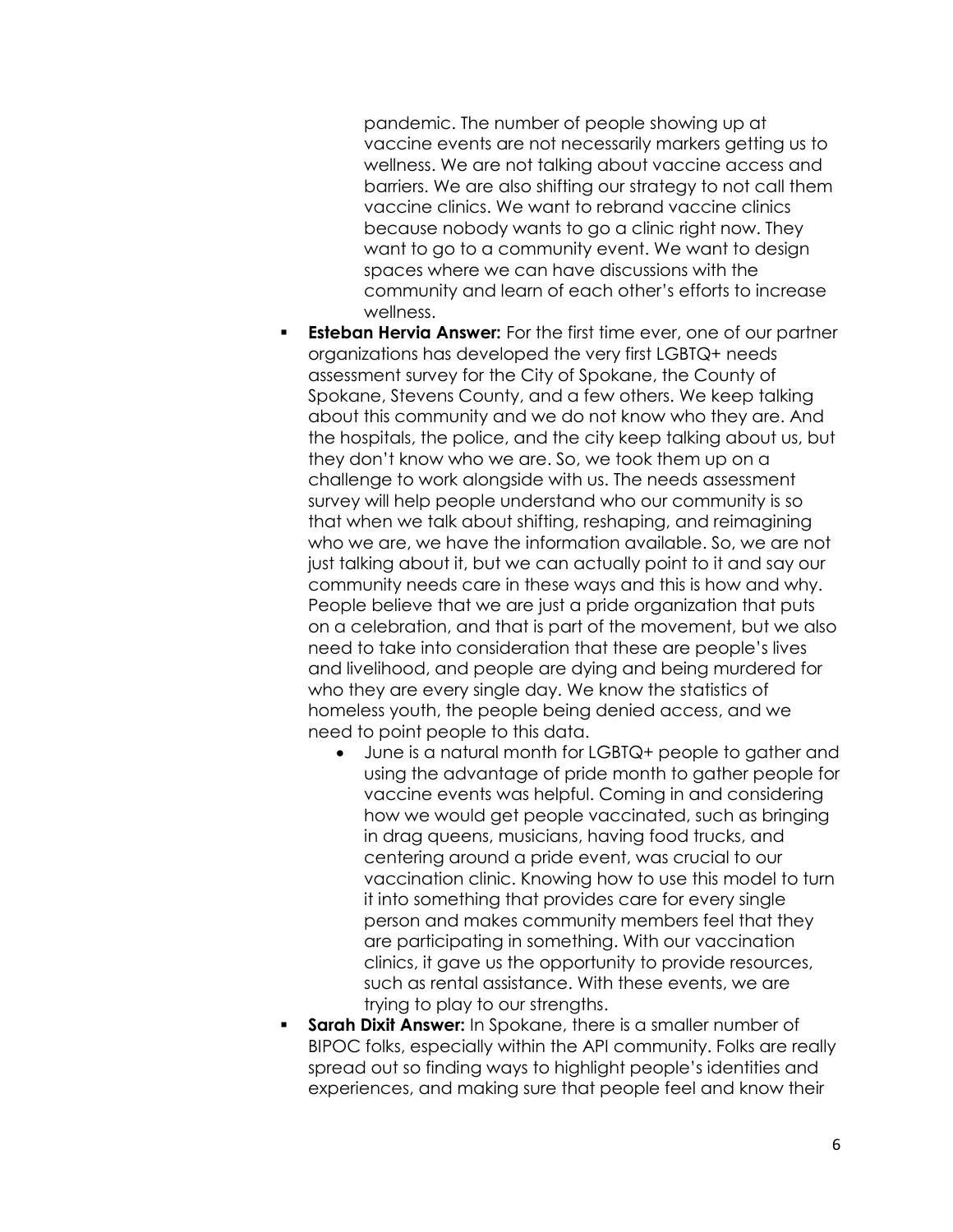stories really matter is important when centering community care.

- **Chris Porter Answer:** I am centering making real person connections. There is a lot of work to do, but for me it is possible for work in communities to not be defined by something negative, but can come from a more positive light. We should embrace the positive aspects of community care. It is nice to be a part of this work, but it can also be disheartening, and we can bring more joy to this work.
	- It does not have to be about getting as many people vaccinated as we can. It is about ensuring that every single person that does get vaccinated has an experience where they feel safe and that they will be willing to seek out care in the future. Community vaccine events should be open to everyone and should build a space that builds community, connection, and makes everyone feel held. For every vaccine opportunity that POCAAN has sponsored or been involved with, we have been very clear to bring items out of the food bank. If we only focus on the vaccines and become like politicians that only show when there is an event, then we go away. We are here for community care. It is a marathon, not sprint. These are things that we can keep doing and it is not just one issue, but has long last effects.

o Question: We have various organizations and a few government agencies with us this evening, what is your message to the department of health and others to ensure that should a crisis like this were to happen again, what is necessary to have in place to proactively address crises in a way that is centering community, and responding to needs with care?

- Mayra Colazo Answer: My advice to the Department of Health or any other public health agencies is that the relationship with communities has to begin long before anything like this pandemic happens again. If you take time to build that relationship, build that trust, and that happens long before any future issues come up, it makes addressing these issues a lot easier.
- **Candace Jackson Answer:** We are not just sitting here waiting for the Department of Health's help. We are doing stuff. Come and connect with us. There is a lot of opportunity to partner with CBOs. It is a full-time job dismantling the institutional oppressions built over time. In addition to holding down full-time jobs, many of us are participating in mutual aid and running nonprofits. My recommendation is to provide us with the funding to do this work. And to recognize where your power and influence lives and align it accordingly with what most intersectional communities are asking for. Fund organizing work and start to build authentic relationships with communities.